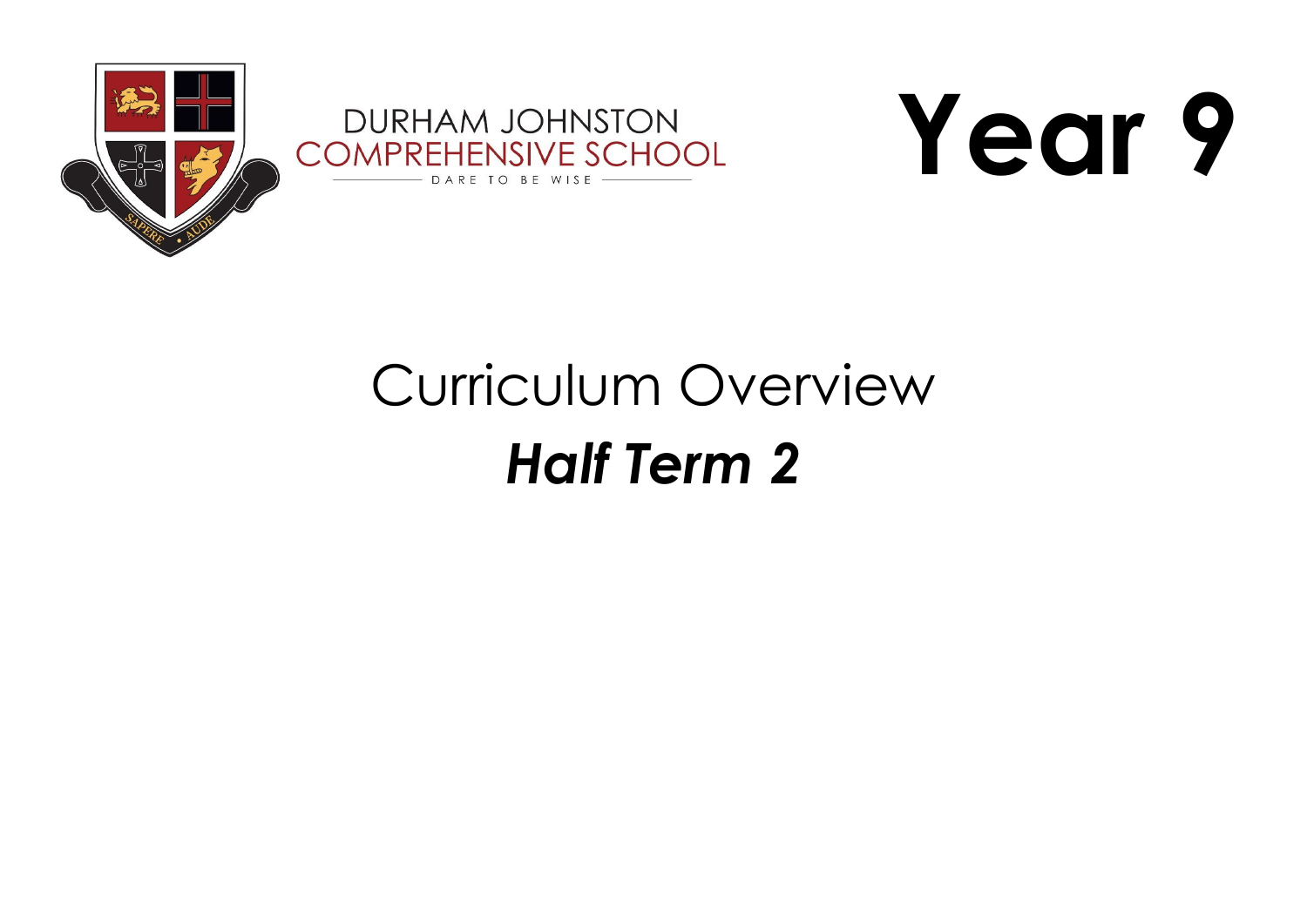Dear Parent/Carer,

In the following booklet you should find an overview of what your child will be studying this half term in school. We've included key details on what they will be looking at in each subject, how they'll be assessed and what they might do to further develop their understanding. The aim is for this to make it easier for you to work with the school supporting your child with their work.

All lessons last for one hour. In Year 9, students study the following subjects:

- **English**, **Maths** and **Science three** lessons per week per subject
- **Geography**, **History**, **Physical Education**, **First language option** and **Second language option two** lessons per week per subject
- **Art**, **Design Technology**, **Food & Textiles**, **Music** and **Religious Education one** lesson per week per subject

The information for each subject is categorised as follows:

**Topics / tasks**: This is the overview of the topics Year 9 students will be covering this half term. **Content and skills:** This explains what areas students will be looking at, and the skills they will be developing during the half term. Assessment: This explains how students will be assessed on their understanding of this topic. **Stretch and challenge:** This gives suggestions of how students can explore this area in more detail if they wish.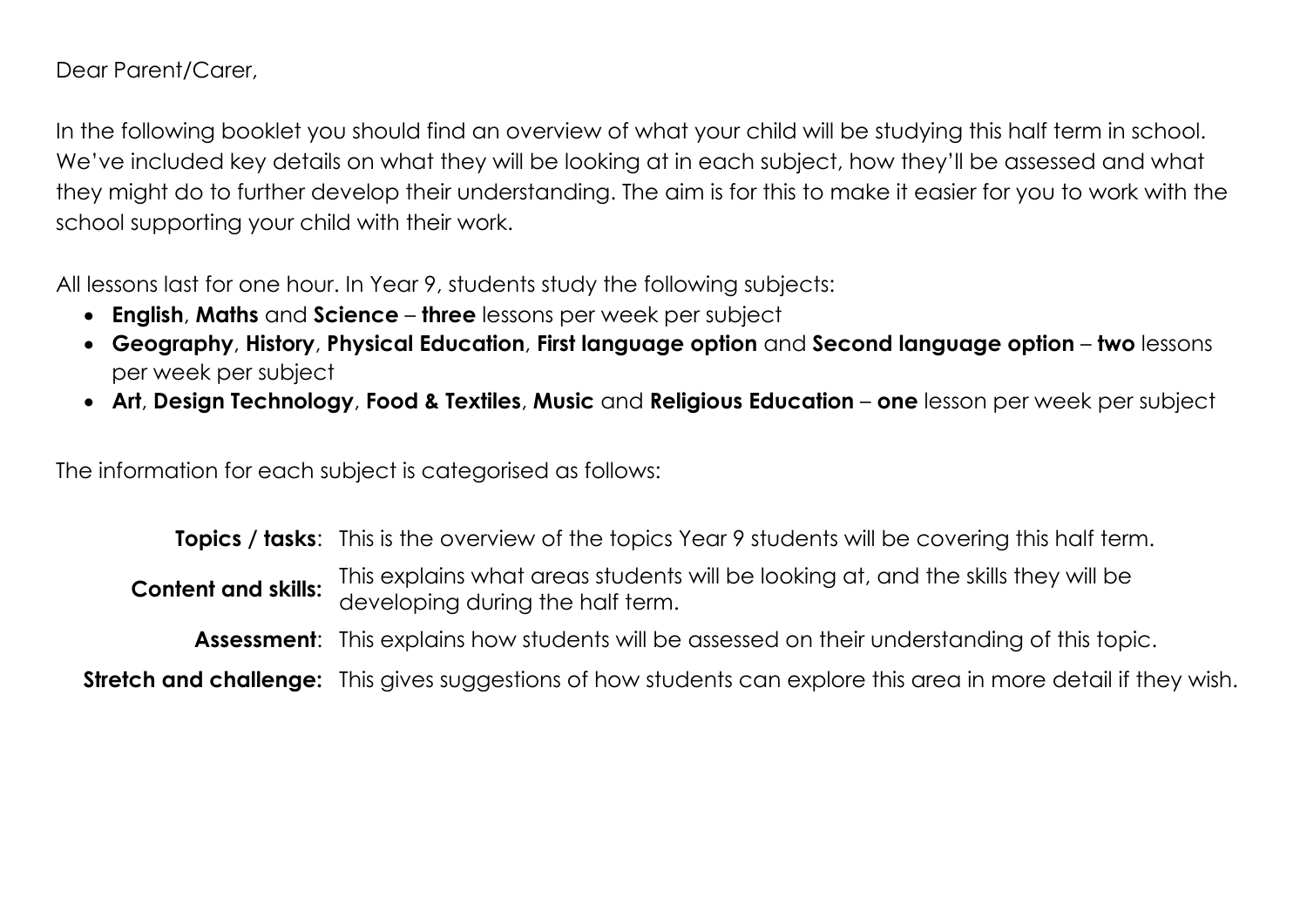#### **Art**

| Topics /<br>tasks:               | <b>Year 9 Concept Art &amp; Biomorphic Architecture</b>                                                                                                                                                                                                                                                                                                                                                                                                                                                                                                                                                                                                                                                                                                                                                                                                                                                                                                                                                                                                                                                                                                                                                                                                                     |
|----------------------------------|-----------------------------------------------------------------------------------------------------------------------------------------------------------------------------------------------------------------------------------------------------------------------------------------------------------------------------------------------------------------------------------------------------------------------------------------------------------------------------------------------------------------------------------------------------------------------------------------------------------------------------------------------------------------------------------------------------------------------------------------------------------------------------------------------------------------------------------------------------------------------------------------------------------------------------------------------------------------------------------------------------------------------------------------------------------------------------------------------------------------------------------------------------------------------------------------------------------------------------------------------------------------------------|
| <b>Content and</b><br>skills:    | Summary of first half term: Pupils have revisited the principles of sketching with a focus on human proportions and drawing<br>figures in different poses. They have made a start on creating a personal response to the title, collecting a range of visual<br>references and potential starting points in designing either a costume, vehicle and building in relation to a chosen theme.<br>An individual approach to this project is being encouraged. The open-endedness of the project lends itself well to pupils<br>engaging with a project in a way not experienced before. The more a pupil puts into this project, the more they will get back<br>in return. Independence and creative thinking are strongly encouraged, alongside the development of technical drawing.<br>GCSE style investigation pages will be created as part of the exploration of artist's work, with links to the creative industries<br>made. Pupils will begin the process of investigating the journey artists/designers have made from school into the creative<br>industries.<br>Creating story boards and electronic portfolio sheets introduced and developed all year.<br>Reviewing their own work and the work of others with reference to the formal elements of art & design. |
| Assessment:                      | Pupils will receive feedback throughout the lesson with teacher/pupil conversations. Positive developmental comments will<br>be shared as the work progresses. Work uploaded to Teams will receive acknowledgement and developmental comments<br>when appropriate. Basic technical skills will be assessed, but not over the imaginative and creative. Control of materials and<br>understanding of the formal elements will be mapped and used in relation to feedback.<br>During any absence, pupils are encouraged to send images of their work for feedback via Teams.                                                                                                                                                                                                                                                                                                                                                                                                                                                                                                                                                                                                                                                                                                  |
| <b>Stretch and</b><br>challenge: | Creating a more extensive portfolio of work, challenging themselves in the subject matter drawn.<br>Taking greater risks and exploring the use of texture and space through more creative drawing techniques. Examples<br>provided.<br>Further reading by exploring art museum websites and identifying artists the student likes. To then create outcomes and<br>annotation based on these new artists without teacher direction.                                                                                                                                                                                                                                                                                                                                                                                                                                                                                                                                                                                                                                                                                                                                                                                                                                          |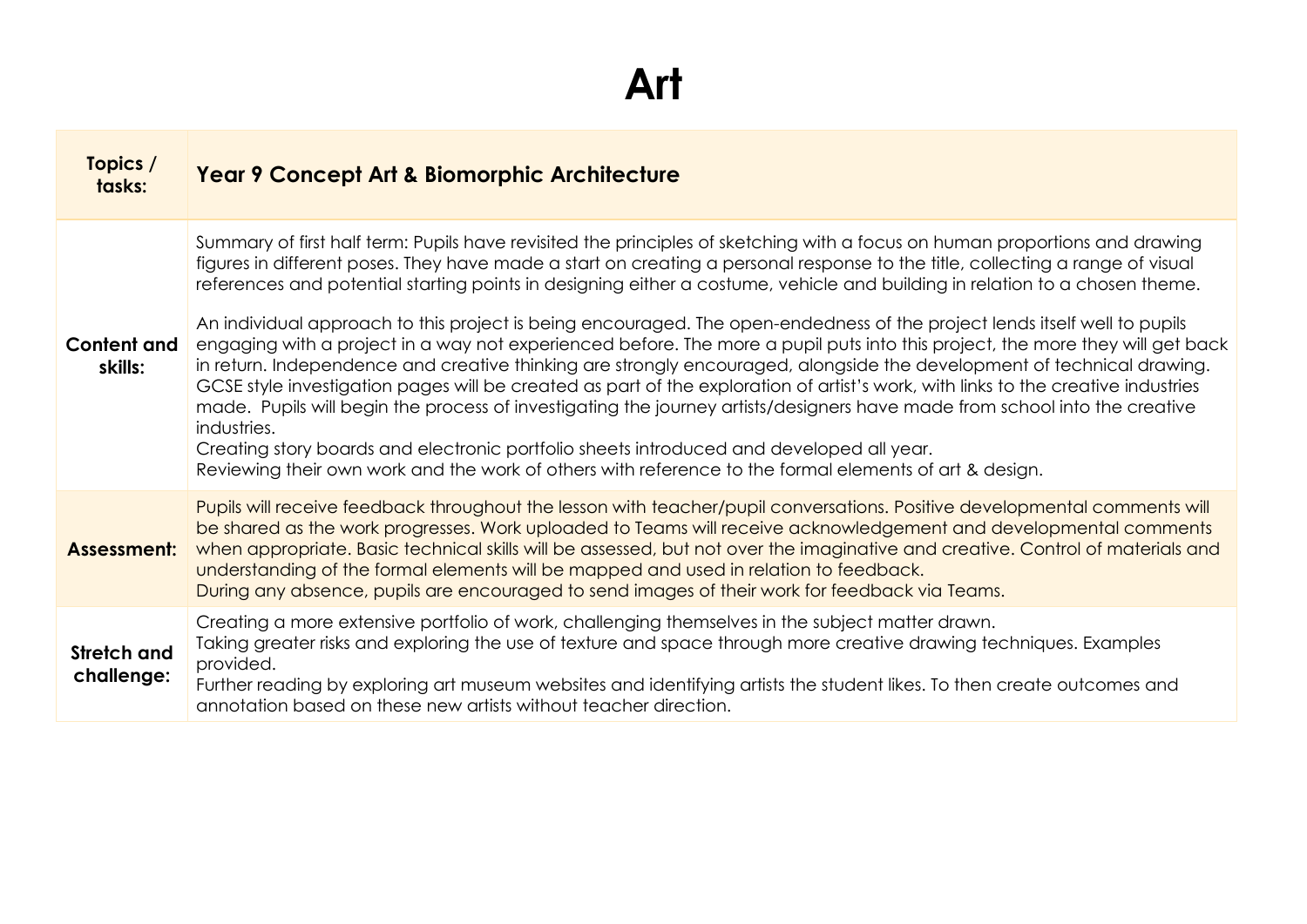# **Computing**

| Topics /<br>tasks:               | What is it like to study GCSE Business or Creative iMedia?<br>Entrepreneurs and media moguls – what does it take to be successful in business?<br>Working to a brief and developing an idea                                                                                                                                                                                                                                                                                                                                                                                                                                                                                                                                                                                                                                                                                                                                                                                                                                                                                                                                  |  |
|----------------------------------|------------------------------------------------------------------------------------------------------------------------------------------------------------------------------------------------------------------------------------------------------------------------------------------------------------------------------------------------------------------------------------------------------------------------------------------------------------------------------------------------------------------------------------------------------------------------------------------------------------------------------------------------------------------------------------------------------------------------------------------------------------------------------------------------------------------------------------------------------------------------------------------------------------------------------------------------------------------------------------------------------------------------------------------------------------------------------------------------------------------------------|--|
| <b>Content and</b><br>skills:    | Y9 Baseline test<br>Websites, spreadsheets, laws relating to the use of ICT, DTP e-safety and input, process and output.<br><b>Fundamentals of business:</b><br>• Enterprise and entrepreneurs – characteristic – can you identify them?<br>• Secondary research and fact checking skills - are you sure they are a Billionaire (Forbes magazine!)<br>Marketing and market segmentation - why is this so important to business? How do we "segment" customers?<br>$\bullet$<br>• Promotional strategies – which are the most effective for your target market – why?<br>• Present your findings in a suitable format using key terms and definitions<br><b>Visualisation diagrams (iMedia):</b><br>• How to structure and develop a visualisation diagram to meet the needs of your client (links to industry)<br><b>Ethical issues:</b><br>• Deep fakes – students should be able to answer the following based on their research:<br>1. What is meant by Deep fakes?<br>2. Should it be allowed?<br>3. Who should manage it? (Governments, ISP;s etc.?)<br>Students will develop their "teach back" skills to consolidate. |  |
| Assessment:                      | Y9 Baseline assessment /43<br>R/A/G rating for topics<br>Teacher assessment for Deep fakes D/S/E                                                                                                                                                                                                                                                                                                                                                                                                                                                                                                                                                                                                                                                                                                                                                                                                                                                                                                                                                                                                                             |  |
| <b>Stretch and</b><br>challenge: | What is your all-time favourite marketing campaign? Show images, link to the advert (if they had one). Who do you think it is<br>aimed at (target audience)? Why?<br>Design (draw) and fully annotate (colours, fonts, text, Dolby label, barcode etc.) a CD cover for a band of your choice. The<br>CD must reflect their style and album content.                                                                                                                                                                                                                                                                                                                                                                                                                                                                                                                                                                                                                                                                                                                                                                          |  |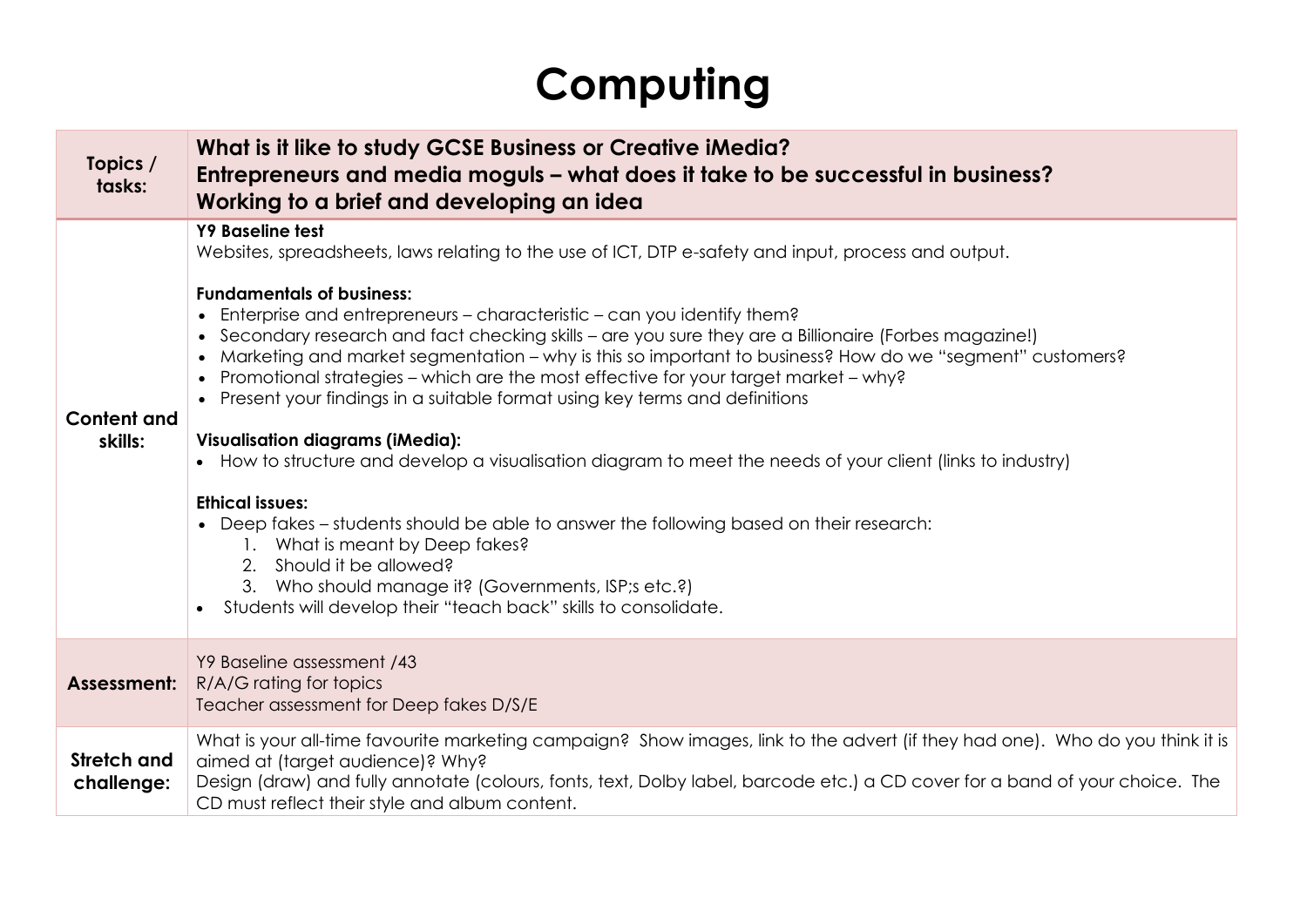# **Design Technology**

 *Design Technology projects take place over the course of an entire term; this work therefore covers until Christmas.*

| Topics /<br>tasks:            | <b>Preparing for KS4: Mechanisms</b>                                                                                                                                                                                                                                                                                                 |                                                                                                                                                                                                                       |
|-------------------------------|--------------------------------------------------------------------------------------------------------------------------------------------------------------------------------------------------------------------------------------------------------------------------------------------------------------------------------------|-----------------------------------------------------------------------------------------------------------------------------------------------------------------------------------------------------------------------|
| <b>Content and</b><br>skills: | Depending on rooming, students will either complete the Mechanisms project (computer room) and then begin the<br>Electronic Buggy project OR complete the Clock project (workshop) and then begin the Mechanisms project.                                                                                                            |                                                                                                                                                                                                                       |
|                               | <b>Mechanisms and Electronic Buggy</b>                                                                                                                                                                                                                                                                                               | <b>Clock and Mechanisms</b>                                                                                                                                                                                           |
|                               | • Apply knowledge of mechanisms to explore a variety of<br>ideas for the automata<br>• Produce a final prototype of an automata<br>Explore a variety of electronic components and consider<br>their function in products                                                                                                             | • Use a variety of tools and equipment to measure, mark<br>out, cut and shape materials to product a final<br>prototype<br>• Investigate linkages, cams and followers and consider<br>their use in everyday products. |
| Assessment:                   | • There will be a variety of assessments including assessing quality of completed practical work and ability to complete<br>investigation in the form of a product analysis task.<br>• Students' work will also be monitored safely throughout each lesson, thus ensuring that students are working to the best of<br>their ability. |                                                                                                                                                                                                                       |
| Stretch and<br>challenge:     | • Students should practice drawing the mechanisms and develop their understanding of these mechanisms by designing<br>combinations that are more complex.<br>Students could practise at home the examples of cardboard automata available online.                                                                                    |                                                                                                                                                                                                                       |

#### **English**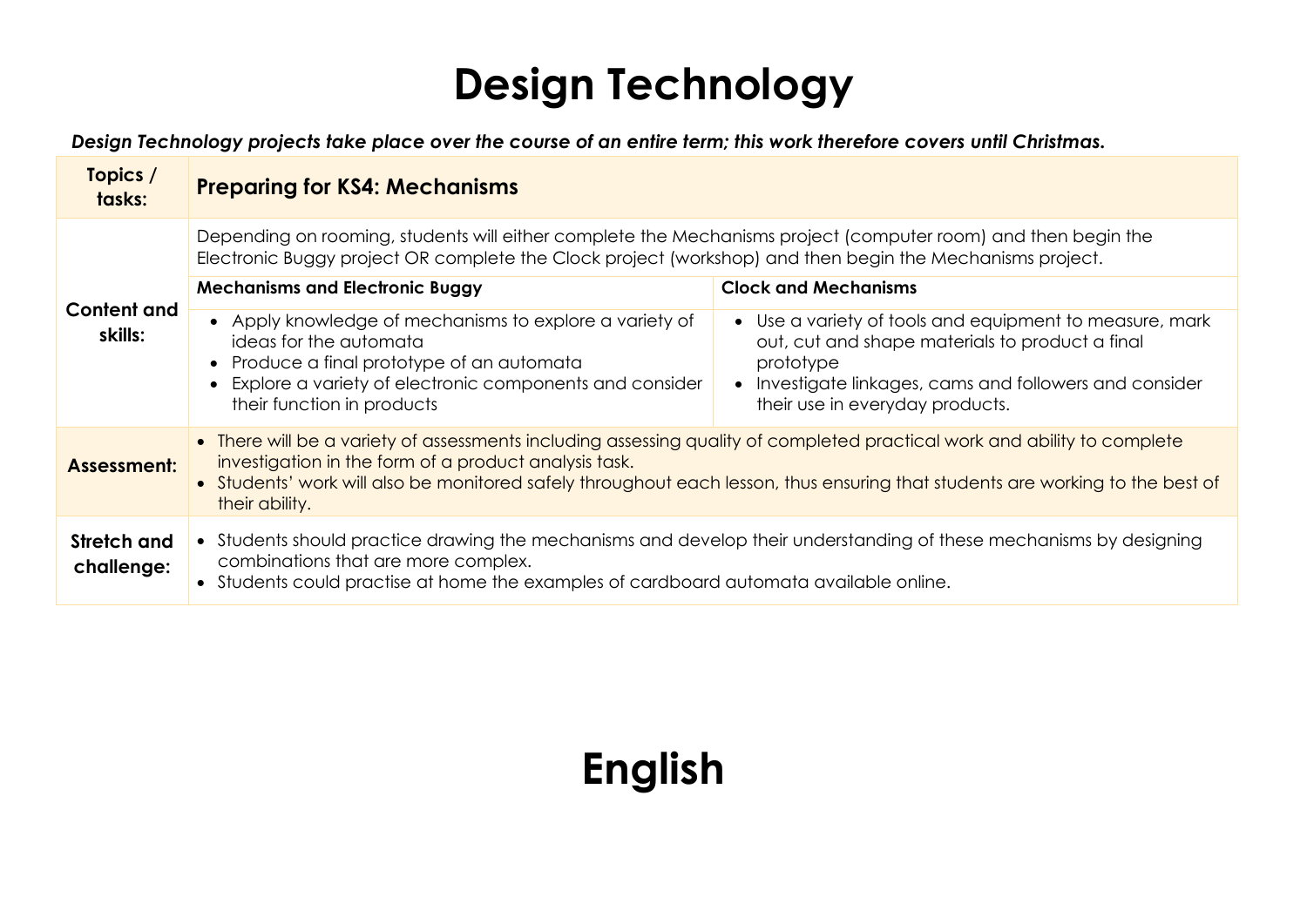| Topics /<br>tasks:               | Of Mice and Men by John Steinbeck                                                                                                                                                                                                                                                                                                                                                                                    | <b>Creating Characters</b>                                                                                                                                                                                                                                                                                                                 |
|----------------------------------|----------------------------------------------------------------------------------------------------------------------------------------------------------------------------------------------------------------------------------------------------------------------------------------------------------------------------------------------------------------------------------------------------------------------|--------------------------------------------------------------------------------------------------------------------------------------------------------------------------------------------------------------------------------------------------------------------------------------------------------------------------------------------|
| Content and<br>skills:           | Reading<br>• Studying the social, historical and cultural contexts of John<br>Steinbeck.<br>• Studying the character development of key characters.<br>• Studying the novella genre and analysing the literary<br>methods used by Steinbeck.<br>• Inferring and deducing meaning and viewpoint in a text<br>• Selecting and applying relevant evidence<br>• Communicating clearly and structuring a written response | Writing<br>Writing to describe and narrate.<br>$\bullet$<br>Studying grammar for writing, including using vocabulary,<br>$\bullet$<br>sentence types and punctuation.<br>Studying and applying a range of linguistic methods to<br>$\bullet$<br>create character.<br>Developing and structuring a range of imaginative ideas.<br>$\bullet$ |
| Assessment:                      | Writing an essay to explore a key theme in Of Mice and Men.                                                                                                                                                                                                                                                                                                                                                          | Writing a description of a character.                                                                                                                                                                                                                                                                                                      |
| <b>Stretch and</b><br>challenge: | Use this online study guide to develop your understanding of<br>key quotations, characterisation and themes in Of Mice and<br>Men.                                                                                                                                                                                                                                                                                   | Study creative and narrative writing skills here.                                                                                                                                                                                                                                                                                          |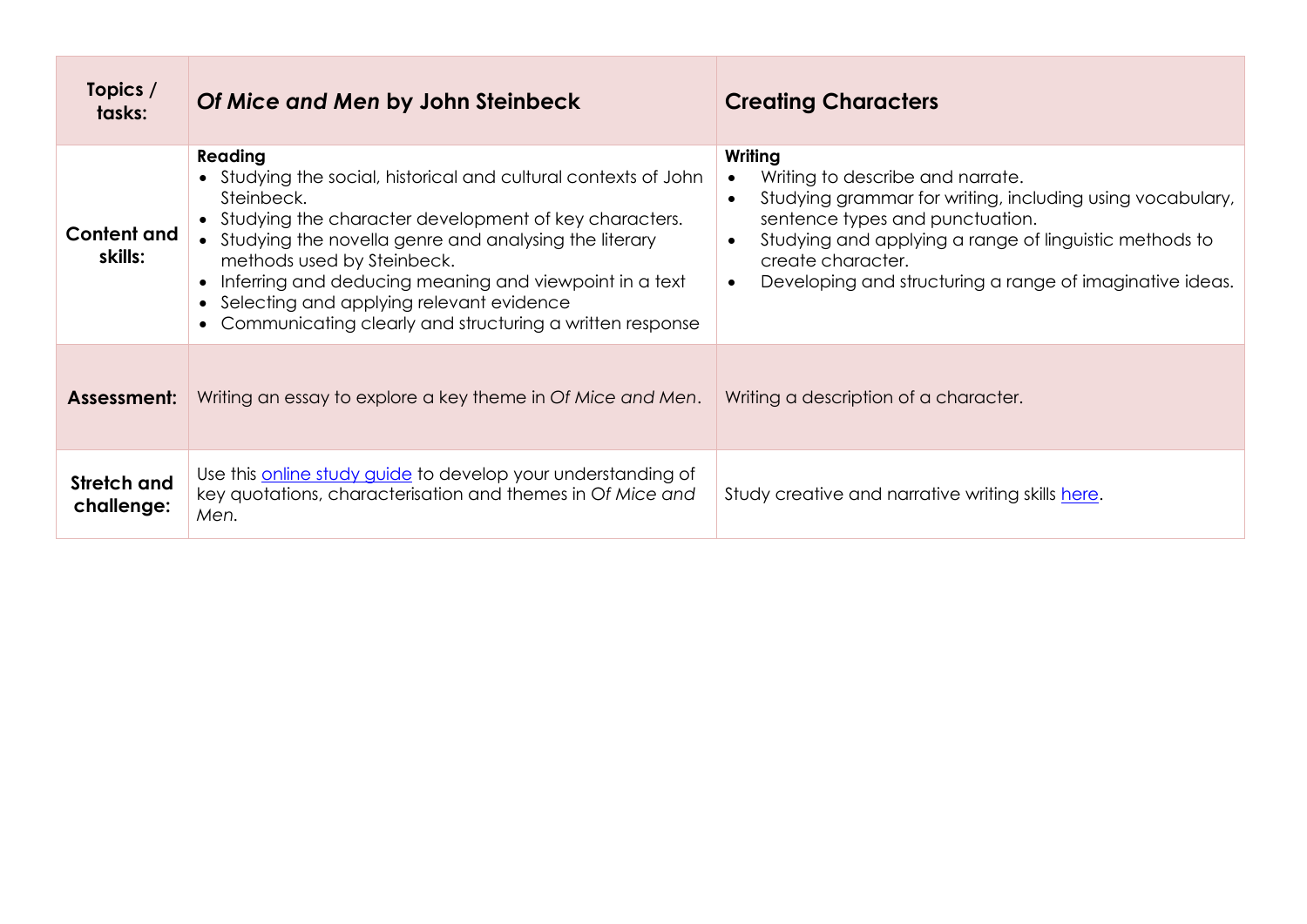#### **Food & Textiles**

| Topics /<br>tasks:            | <b>Theory</b>                                                                                                                                                                                                                                                                                                                                                                                                                                                                                                                                                                                                                                                    | <b>Practical</b>                                                                                                                                                                                                                          |
|-------------------------------|------------------------------------------------------------------------------------------------------------------------------------------------------------------------------------------------------------------------------------------------------------------------------------------------------------------------------------------------------------------------------------------------------------------------------------------------------------------------------------------------------------------------------------------------------------------------------------------------------------------------------------------------------------------|-------------------------------------------------------------------------------------------------------------------------------------------------------------------------------------------------------------------------------------------|
| <b>Content and</b><br>skills: | Food: Students will use previous knowledge to understand the<br>needs of specific diets as well as issues surrounding nutrition<br>and lifestyle.<br>Students will continue to learn where food comes from this<br>half term the focus will be rice.<br>Textiles: There are currently no year 9 Students in the Textiles<br>rotation. They will commence their Textiles learning in the<br>second half of the academic year-starting things off with<br>either an exciting manufacturing project (making a toy from<br>a commercial pattern) or creating a project from a context<br>set by their teacher, with emphasis on the suitability for the<br>end user. | Food: Students will gain practical skills including- accuracy of<br>weighing and measuring, use of the oven and use of the hob.<br>As well as practicing good hygiene throughout the cooking<br>process.<br>Textiles: N/A this half term. |
| <b>Assessment:</b>            | Students will complete a test at the end of half term that will cover the content delivered this half term.                                                                                                                                                                                                                                                                                                                                                                                                                                                                                                                                                      |                                                                                                                                                                                                                                           |
| Stretch and<br>challenge:     | Reading further into the topics covered, this can include watching videos and reading material online on websites such as<br>www.foodafactoflife.org.uk/                                                                                                                                                                                                                                                                                                                                                                                                                                                                                                         |                                                                                                                                                                                                                                           |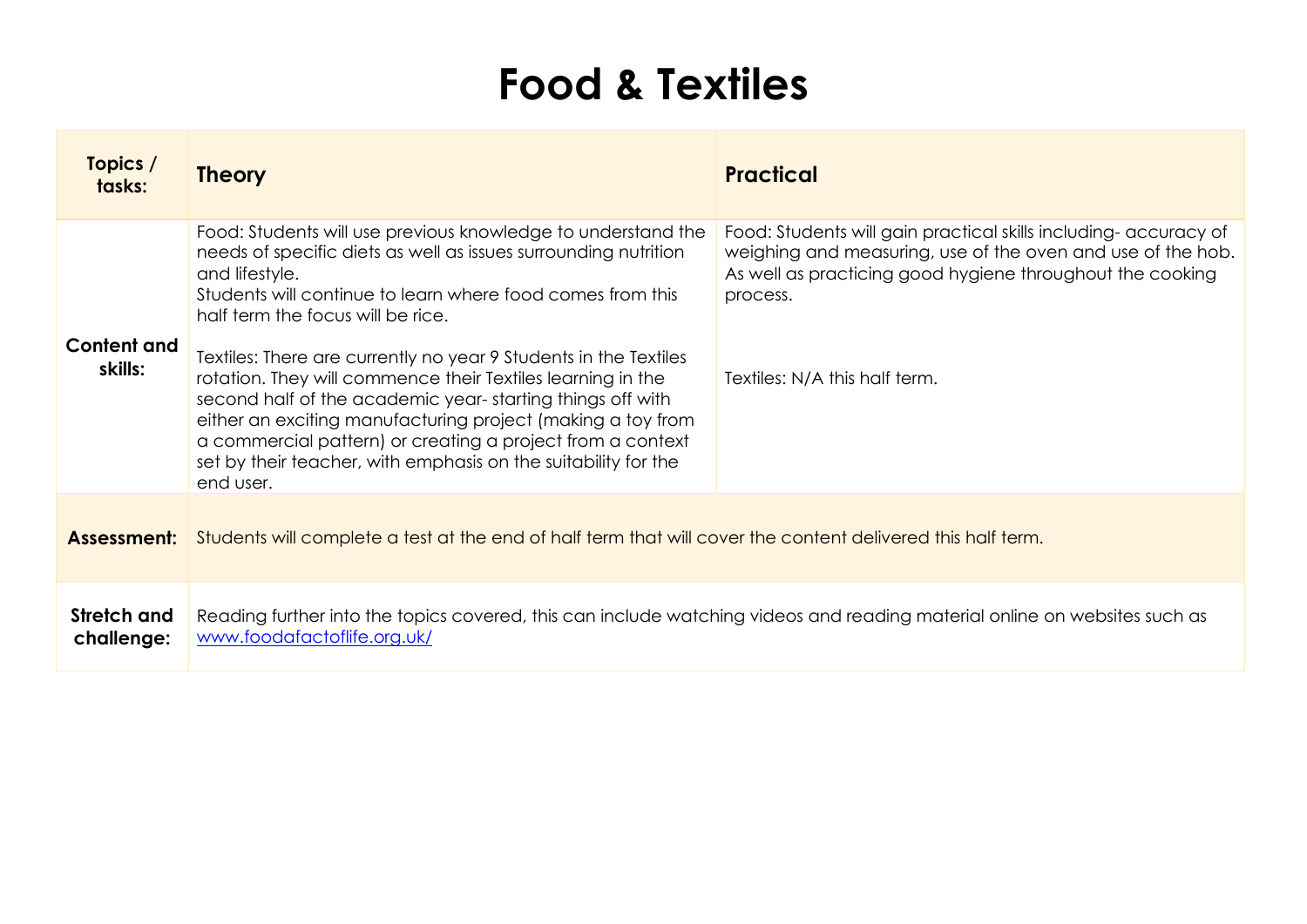#### **French**

| Topics /<br>tasks:        | Parents jobs and own future job<br>Future relationships (marriage/cohabitation/staying single/ideal partner)<br><b>Having children</b>                                                                                   |
|---------------------------|--------------------------------------------------------------------------------------------------------------------------------------------------------------------------------------------------------------------------|
| Content and<br>skills:    | Students will be taught the simple future tense and how to understand near cognates when listening.<br>They will learn how to prepare for a Photo Card in the GCSE speaking assessment.                                  |
|                           | <b>Assessment:</b> Students will have weekly vocabulary and or grammar tests. There will also be a formal writing Assessment.                                                                                            |
| Stretch and<br>challenge: | Doing the interactive exercises and extra worksheets for units 1.2G/F/H on the Kerboodle website.<br>Practising listening skills and expanding knowledge of vocabulary by watching FrenchPod101<br>Listening on YouTube. |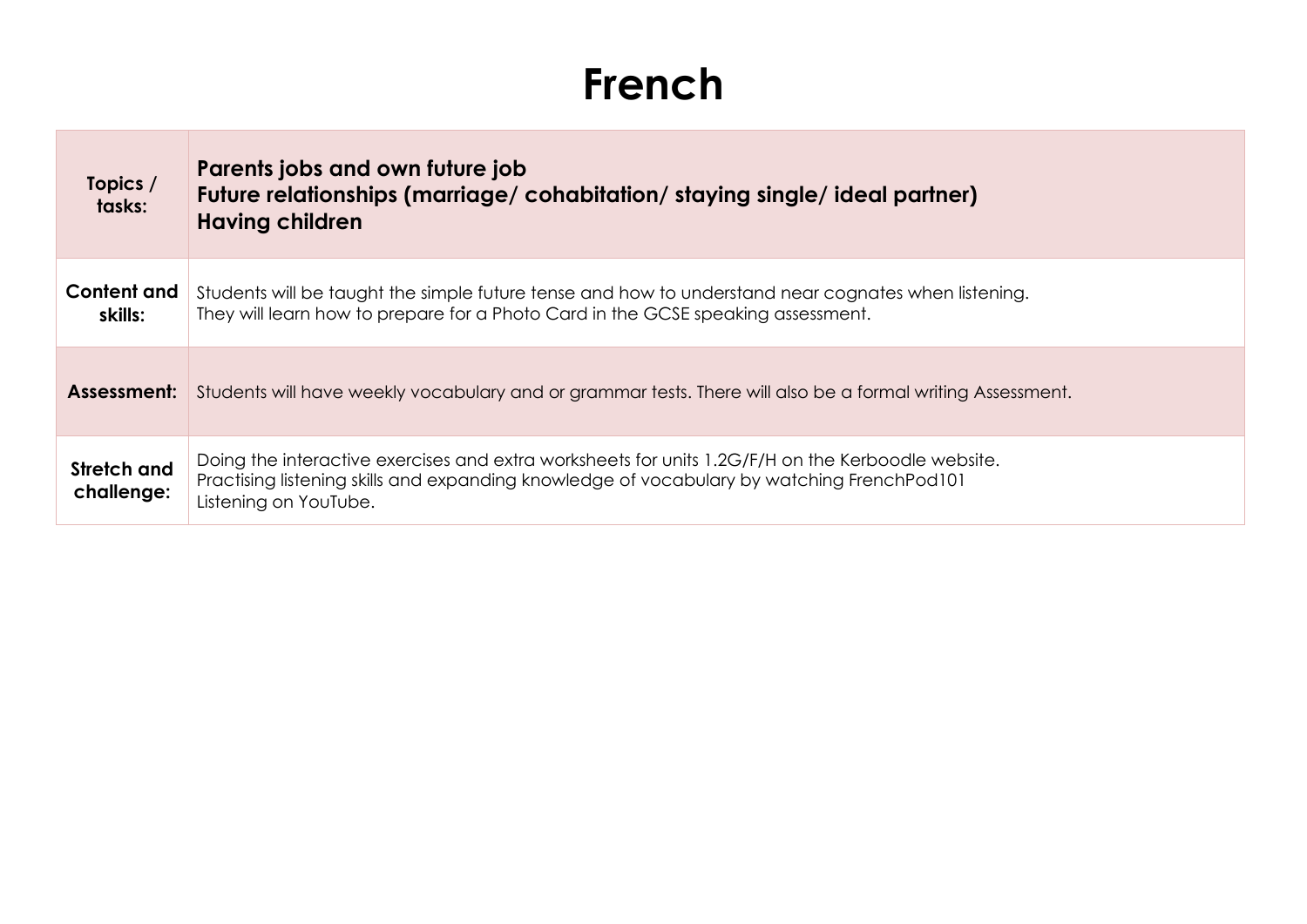# **Geography**

| Topics /<br>tasks:            | <b>Development</b>                                                                                                                                                                                                                                                                                                                                                                                                               |
|-------------------------------|----------------------------------------------------------------------------------------------------------------------------------------------------------------------------------------------------------------------------------------------------------------------------------------------------------------------------------------------------------------------------------------------------------------------------------|
| <b>Content and</b><br>skills: | Students will complete the topic of development by examining contrasting case studies of two countries at differing levels<br>of development before investigating the internal development gap within the UK, its causes and impacts as well as<br>assessing the ways it can be reduced. Students will then examine the causes of poverty and the emergence of shanty<br>towns or slums in the fast growing cities of the world. |
|                               | <b>Assessment:</b> An end of unit test on the topic of Development.                                                                                                                                                                                                                                                                                                                                                              |
| Stretch and<br>challenge:     | Investigate the inequality in the UK. This page from Oxfam has a range of useful articles to help: views-<br>voices.oxfam.org.uk/topic/inequality/poverty-in-the-uk/<br>Read "The Divide - A Brief Guide to Global Inequality and its Solutions" by Jason Hickel.                                                                                                                                                                |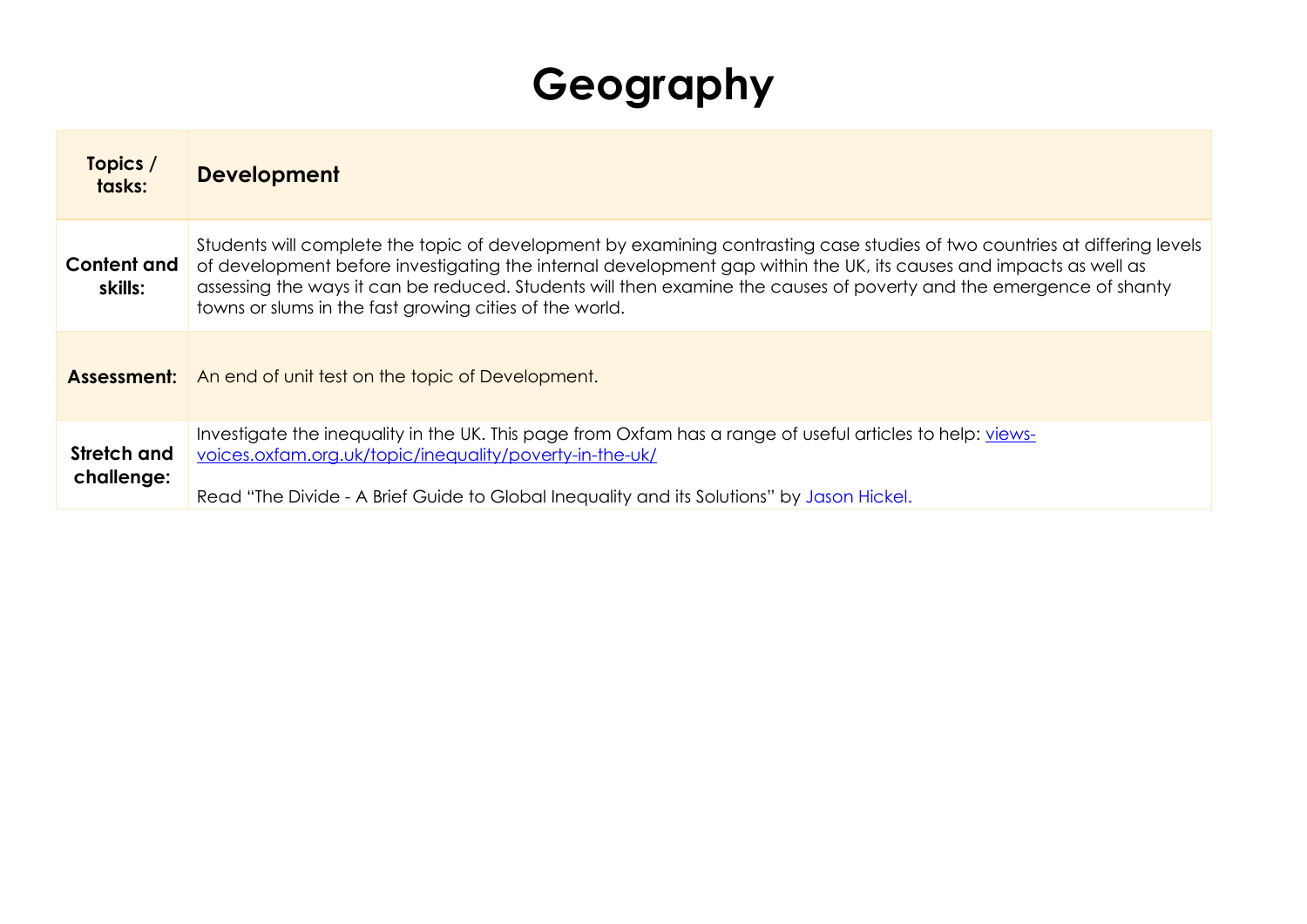#### **German**

| Topics /<br>tasks:            | Use the verbs "to watch, to go, to read, to surf" in past, present, future and conditional tenses $\cdot$<br>express opinions about films, books and the cinema $\cdot$ use the imperfect tense of "haben" and<br>"sein" $\cdot$ use modal verbs (to be able to, to be allowed to, to have to, to want to and to like) $\cdot$ use<br>this (dieser/diese/dieses) $\cdot$ use relative clauses and relative pronouns (who/which/that) $\cdot$ use<br>questions words (wann, wo, wie, wie viel, warum, was, wer,) ask and answer questions (verb<br>first) $\cdot$ use connectives $\cdot$ pronounce: o, ö |  |
|-------------------------------|----------------------------------------------------------------------------------------------------------------------------------------------------------------------------------------------------------------------------------------------------------------------------------------------------------------------------------------------------------------------------------------------------------------------------------------------------------------------------------------------------------------------------------------------------------------------------------------------------------|--|
| <b>Content and</b><br>skills: | Students will be developing their grammar and writing skills. Students will also develop their reading skills, in particular, how to<br>elicit key information. Students will practice how to learn new vocabulary, recognise cognates and how to use a variety of<br>vocabulary. Students will learn how to conjugate new verbs and use verbs in different tenses. Students will improve their<br>grammar skills, using regular and irregular verbs, modal verbs, German word order and past/present/ future/ conditional<br>tenses, connectives as well as question words.                             |  |
| Assessment:                   | Demonstrating their knowledge in vocabulary and grammar tests as well as a writing assessment on topic free time and<br>media.                                                                                                                                                                                                                                                                                                                                                                                                                                                                           |  |
| Stretch and<br>challenge:     | Learning more vocabulary on topic media, learn the German verb tables and practice German word order in main and sub-<br>clauses.                                                                                                                                                                                                                                                                                                                                                                                                                                                                        |  |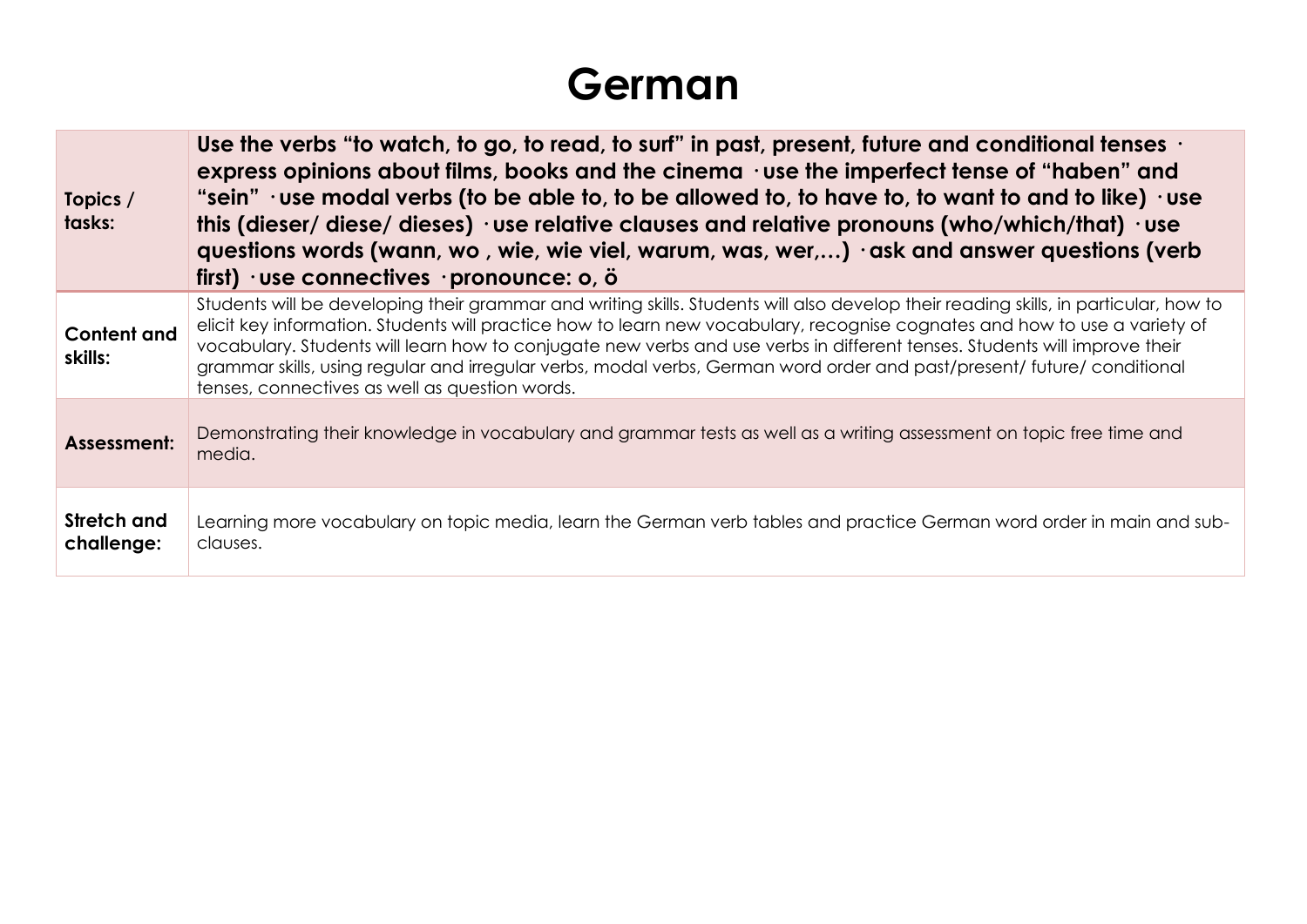# **History**

| Topics /<br>tasks:        | How did the powerless gain equality in Britain?                                                                                                                                                                                                                                                                                                                                                                                                                |
|---------------------------|----------------------------------------------------------------------------------------------------------------------------------------------------------------------------------------------------------------------------------------------------------------------------------------------------------------------------------------------------------------------------------------------------------------------------------------------------------------|
| Content<br>and skills:    | Students will investigate different groups and explore their struggles to gain representation and equality, both in Britain and<br>the British Empire:<br>• The experience of slaves, slave revolts, the campaign for abolition and the legacy of slavery<br>• The experience of the working classes during the 19th century and campaigns for male suffrage;<br>• The experience of women during the nineteenth century and the campaign for women's suffrage |
|                           | Students will develop their essay writing skills. By investigating the different legacies of Empire students will practice<br>independent research, forming clear judgements, explaining points and supporting points with evidence. They will learn to<br>compare different points/factors and write counter arguments.                                                                                                                                       |
| Assessment:               | Writing an essay. Students will explain how the experience and legacy of the British Empire impacted upon three different<br>groups of people. They will use evidence and detail gathered from lessons and their own research to explain the different<br>impacts of the Empire on different groups.                                                                                                                                                           |
| Stretch and<br>challenge: | Watching the documentary series Enslaved, currently available on iPlayer.                                                                                                                                                                                                                                                                                                                                                                                      |
|                           | Watching the films Peterloo and Suffragette, available through Amazon Prime                                                                                                                                                                                                                                                                                                                                                                                    |
|                           | Reading The Peterloo Massacre by Robert Reid.                                                                                                                                                                                                                                                                                                                                                                                                                  |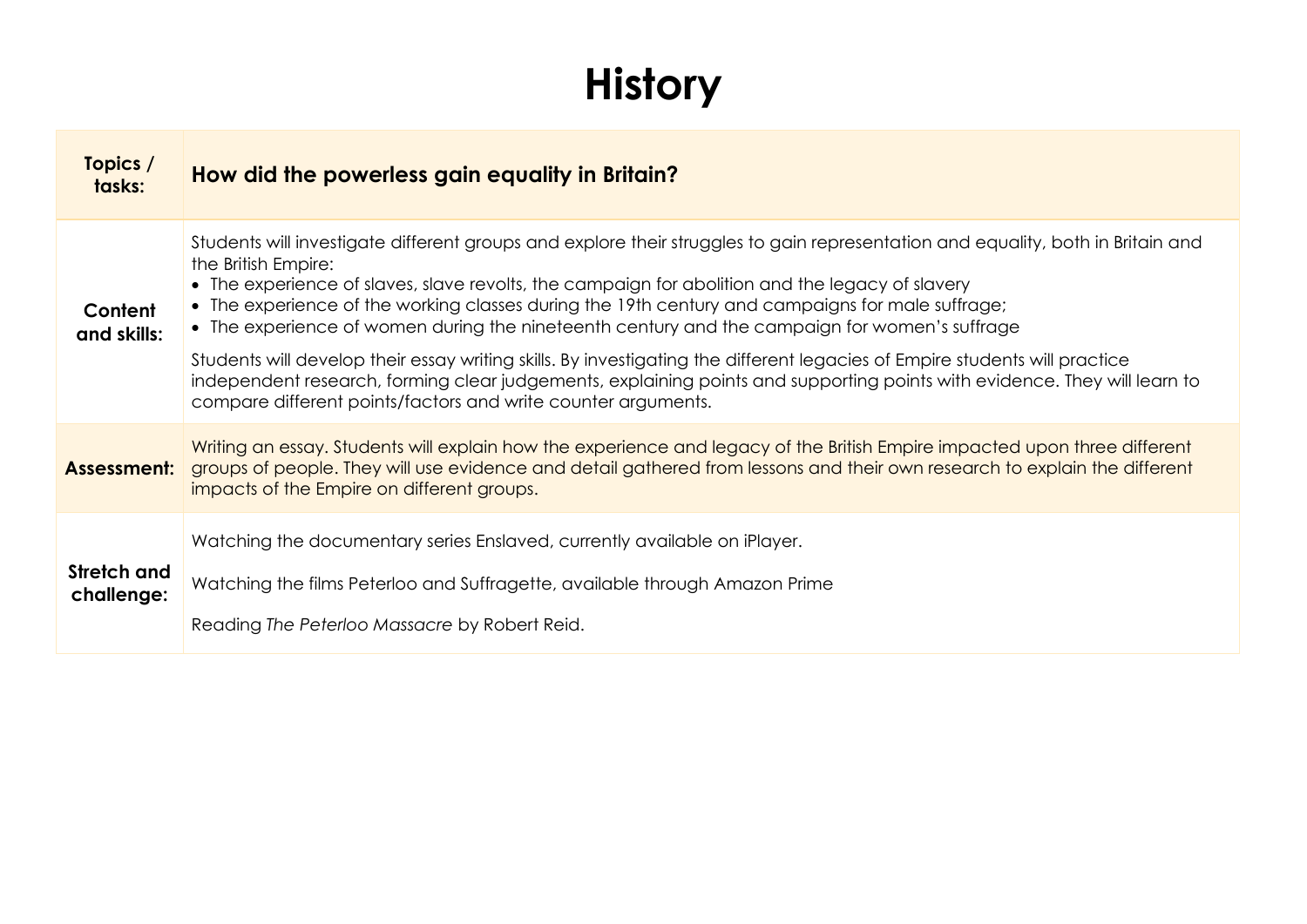# **Latin**

| Topics /<br>tasks:        | <b>Religion in Roman Egypt.</b>                                                                                    | Pronouns & imperatives.                                                                                                                                                                                                                          |
|---------------------------|--------------------------------------------------------------------------------------------------------------------|--------------------------------------------------------------------------------------------------------------------------------------------------------------------------------------------------------------------------------------------------|
| Content<br>and skills:    | How the culture of Roman Egypt combined elements of<br>Greek, Roman and Egyptian traditions.                       | Tackling increasingly complex sentences, with a variety of<br>pronouns and different verb types; how to analyse the<br>structure of a sentence in order to translate it accurately;<br>learning the endings for the whole of the 3rd declension. |
| Assessment:               | Reading about Roman religion and beliefs. There is a selection of suitable books available for students to borrow. |                                                                                                                                                                                                                                                  |
| Stretch and<br>challenge: | A translation assessment, in addition to regular vocabulary & grammar tests.                                       |                                                                                                                                                                                                                                                  |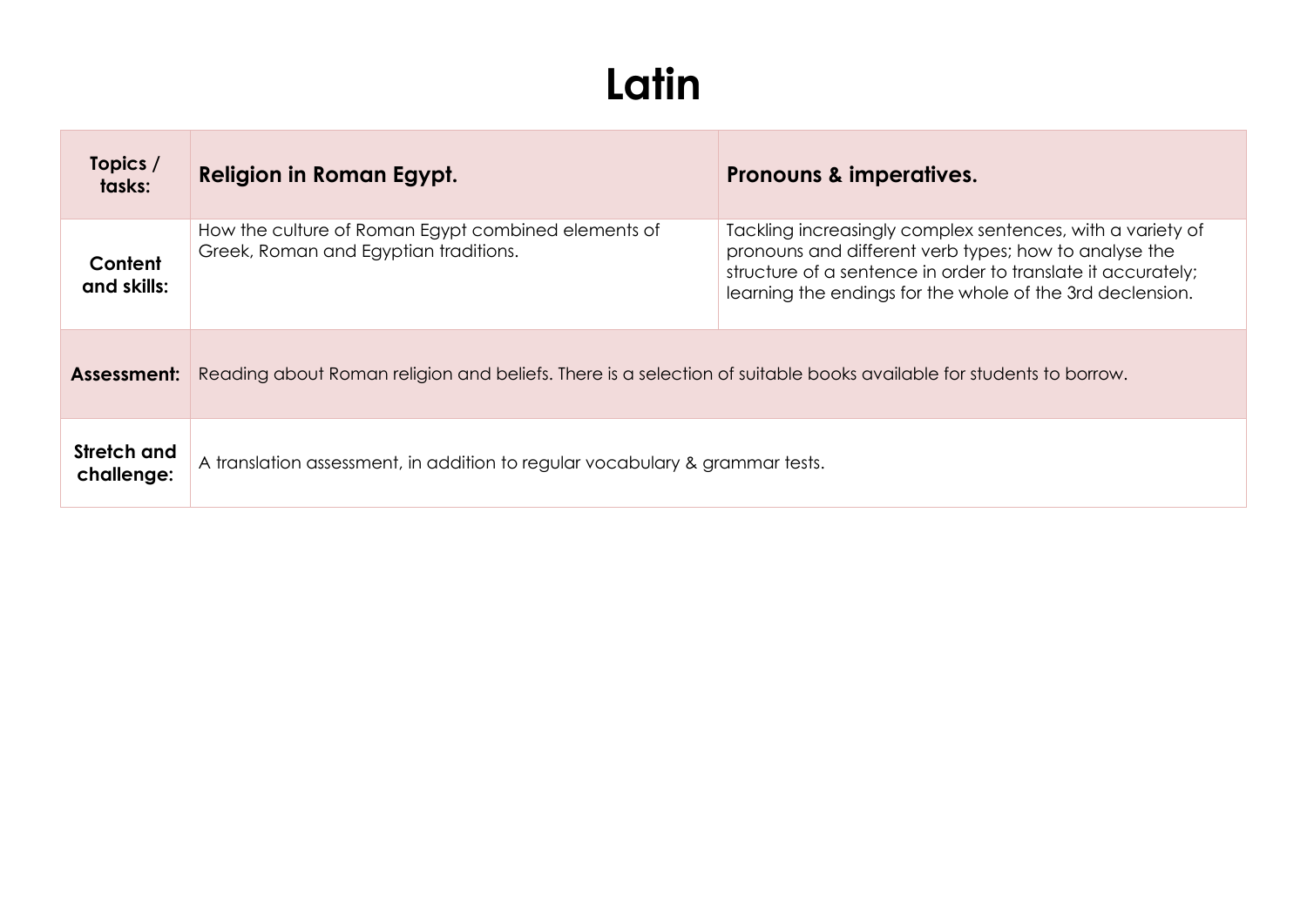## **Mandarin**

| Topics /<br>tasks:            | All about me                                                                                                                                                                                                                                                                                            |
|-------------------------------|---------------------------------------------------------------------------------------------------------------------------------------------------------------------------------------------------------------------------------------------------------------------------------------------------------|
| <b>Content and</b><br>skills: | Students will learn new vocabulary relevant to the topic. They will be able to apply this through speaking, listening, reading<br>and writing tasks. They will learn how to describe people's appearance using 'verb-adjectives' and be able to talk about<br>daily routine using different time words. |
| Assessment:                   | Weekly vocabulary test. There will be one formal assessment of reading and translation skills.                                                                                                                                                                                                          |
| Stretch and<br>challenge:     | Learn more about Chinese characters. Understand one character having more than one meaning.                                                                                                                                                                                                             |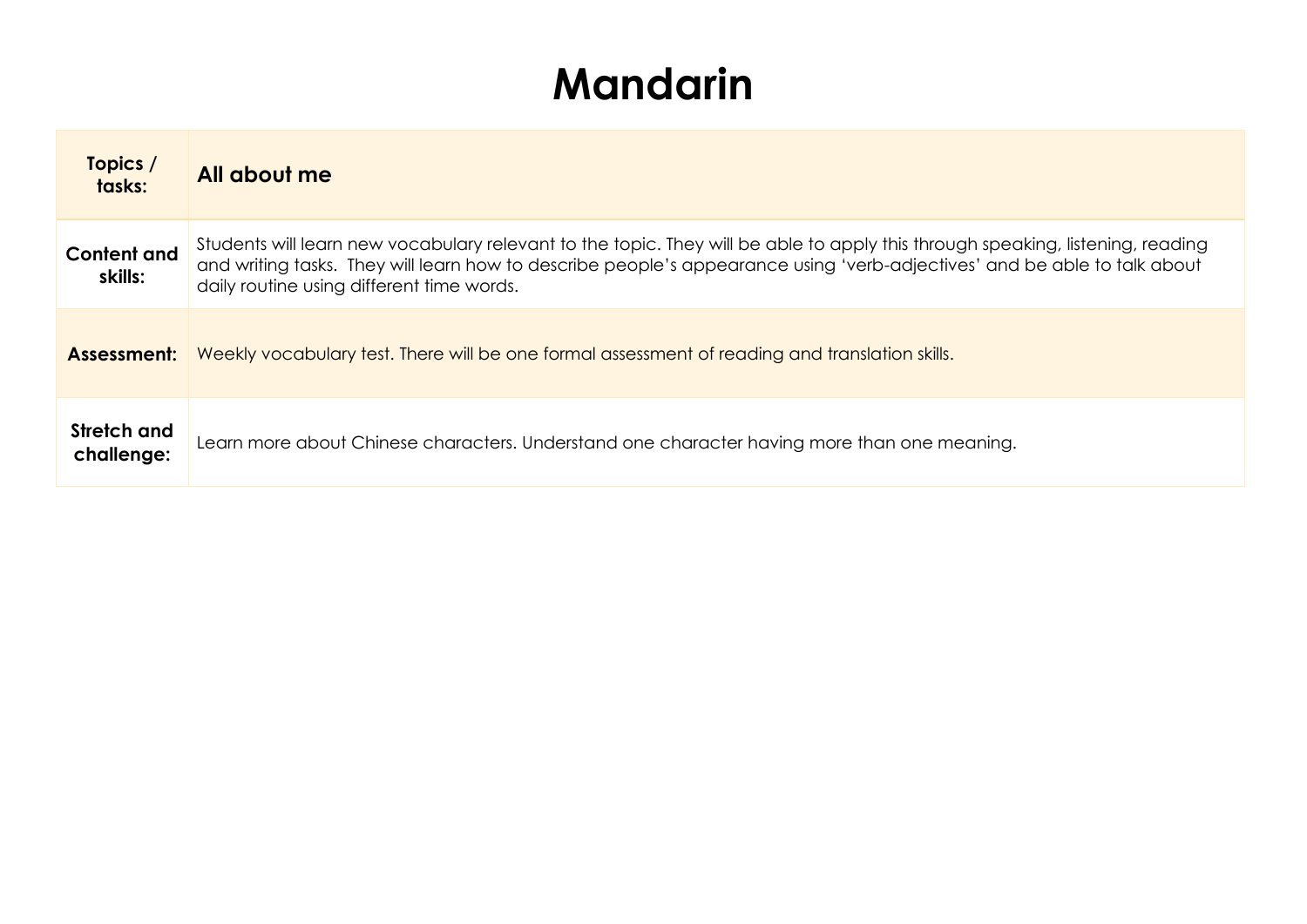#### **Maths**

| Topics /<br>tasks:            | <b>Expanding Brackets</b><br>Factorising<br>Substitution<br><b>Solving Linear Equations</b><br>Forming and solving linear equations<br><b>Inequalities</b> |
|-------------------------------|------------------------------------------------------------------------------------------------------------------------------------------------------------|
| <b>Content and</b><br>skills: | • Revision and consolidation of previously learned skills<br>• Extension of skills to unfamiliar contexts<br>• Reasoning and problem solving skills        |
| Assessment:                   | Half term assessment 2                                                                                                                                     |
| Stretch and<br>challenge:     | Complete extra work using www.hegartymaths.com and www.corbettmaths.com<br>Completing enrichment tasks on www.nrich.maths.org                              |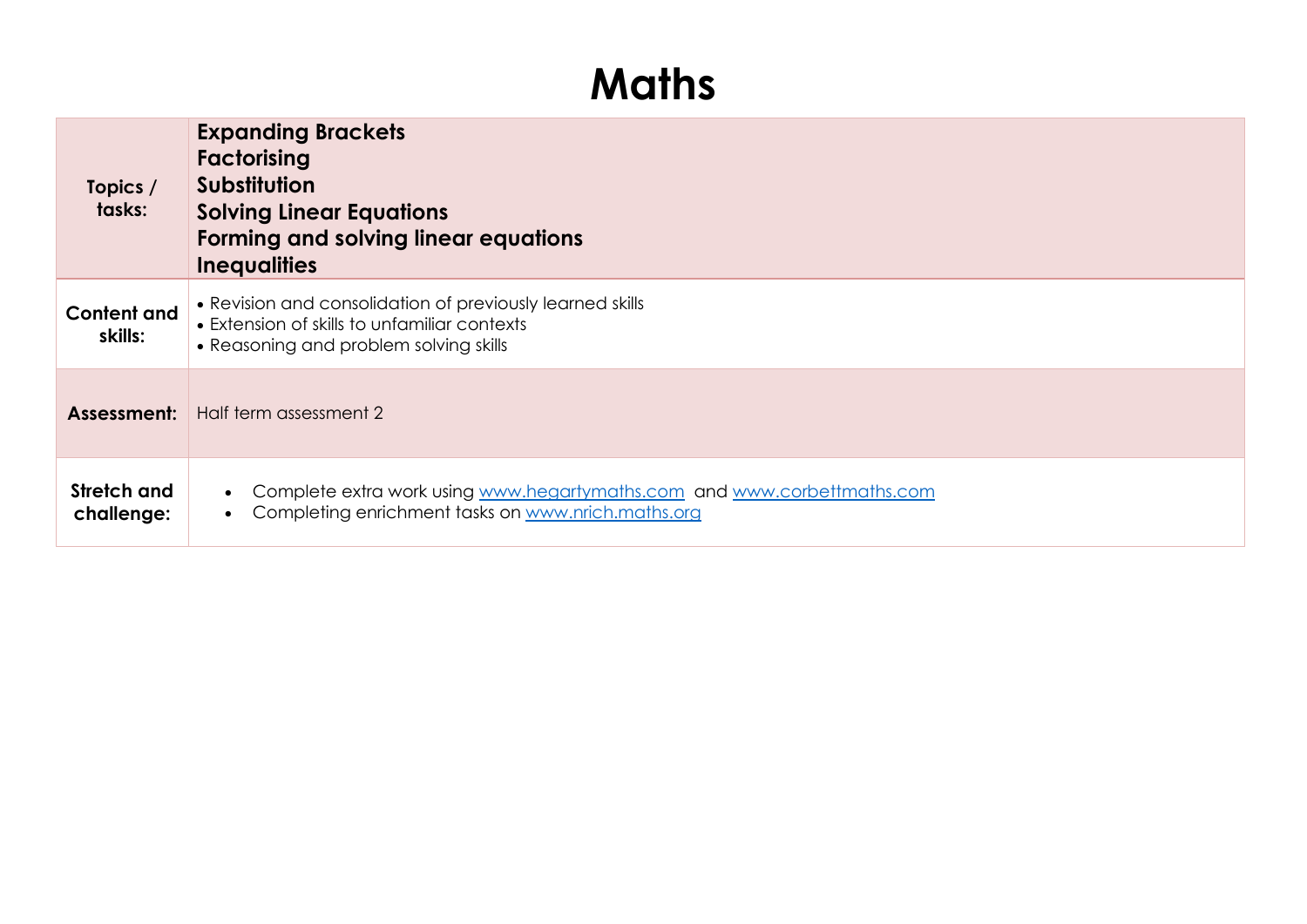#### **Music**

| Topics /<br>tasks:            | <b>Minimalism</b>                                                                                                                                                                             | <b>Rock &amp; Roll</b>                                                                                                                                                                                               |
|-------------------------------|-----------------------------------------------------------------------------------------------------------------------------------------------------------------------------------------------|----------------------------------------------------------------------------------------------------------------------------------------------------------------------------------------------------------------------|
| <b>Content and</b><br>skills: | Exploring contextual and musical aspects of minimalism<br>Using the elements of music to analyse minimalist<br>composition<br>Writing ostinatos for form a layered minimalist piece           | Exploring the cultural history of Rock & Roll<br>Using the elements of music to analyse the main musical<br>characteristic of the Rock & Roll genre<br>Learning the primary chords on guitar                         |
| Assessment:                   | Composing a layered minimalist piece using ostinatos<br>Completing assessed listening activities, which will enable<br>pupils to reveal an understanding of the key features of<br>Minimalism | Performaning a Rock & Roll song using guitar<br>Completing assessed listening activities, which will enable<br>pupils to reveal an understanding of the key features of Rock<br>& Roll, including its social context |
| Stretch and<br>challenge:     | Research the music and influence of the Minimalist pioneer<br><b>Terry Riley</b>                                                                                                              | Research the many cover versions of a Rock & Roll song,<br>analysing the musical similarities and differences                                                                                                        |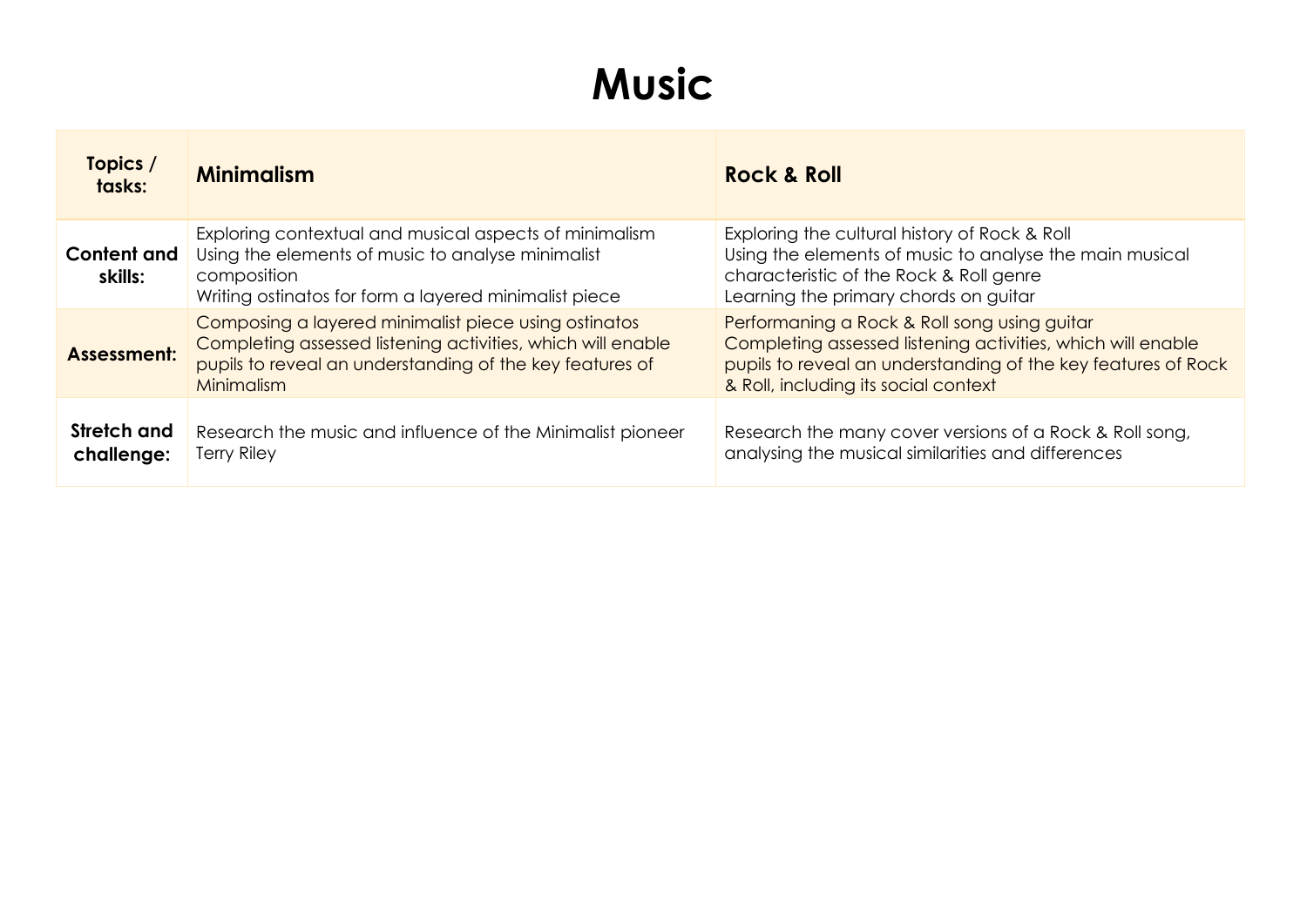## **Physical Education**

| Topics /<br>tasks:            | Fitness activities and invasion game skills.                                                                                                                    |
|-------------------------------|-----------------------------------------------------------------------------------------------------------------------------------------------------------------|
| <b>Content and</b><br>skills: | Maintaining levels of cardio-vascular fitness, power and agility. Also refining games skills including increasing the range of<br>passing and defensive skills. |
| Assessment:                   | A timed cross-country run and a conditioned game.                                                                                                               |
| Stretch and<br>challenge:     | Attending extra-curricular clubs and participating in sports clubs outside school when these become available.                                                  |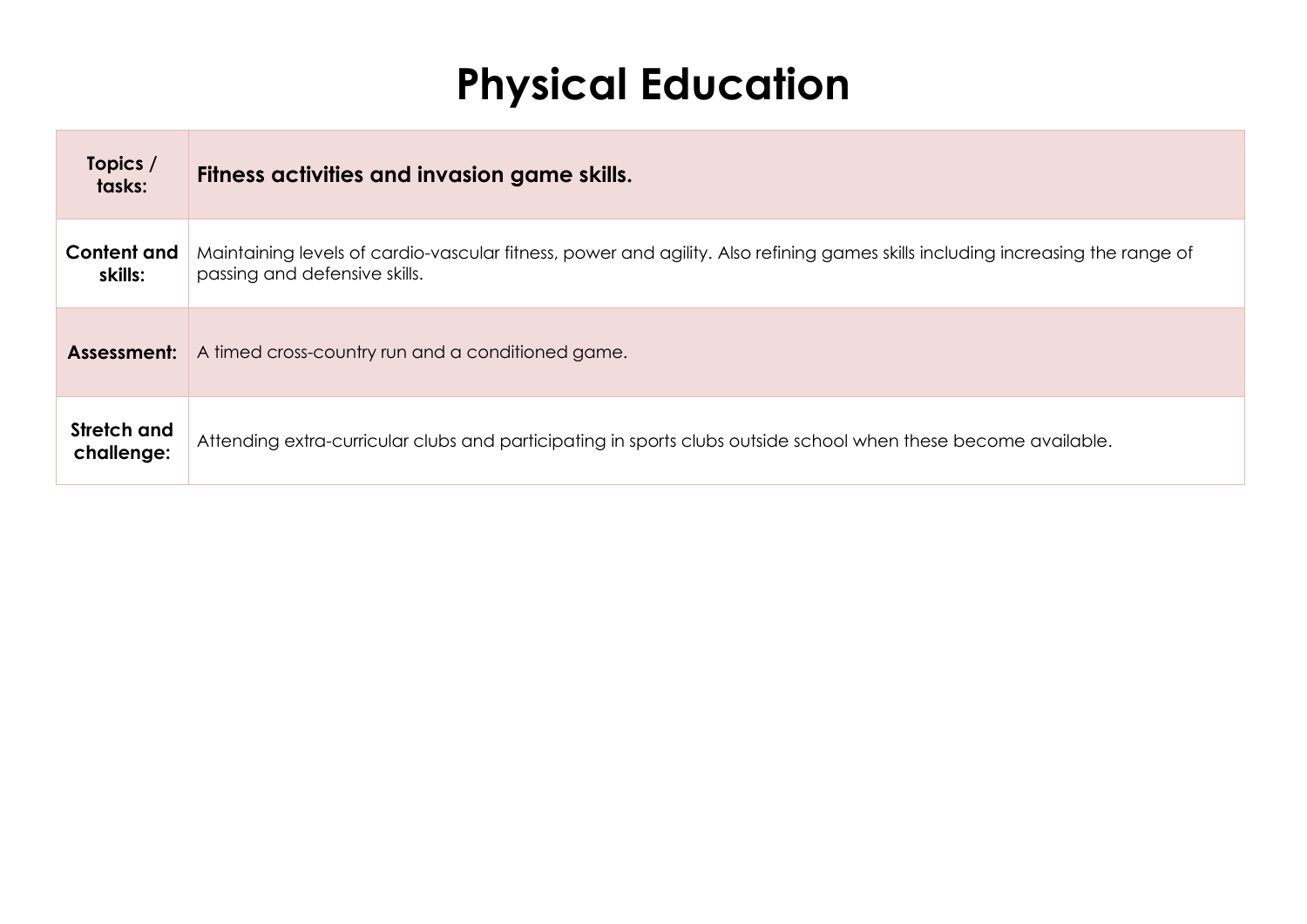# **Religious Education**

*In Year 9, students begin studying for their GCSE qualification in R.E; they will sit the examination at the end of Year 11. At GCSE students follow the Eduqas exam board specification.*

| Topics /<br>tasks:            | GCSE Theme 4: Religious responses to issues related to human rights.                                                                                                                                                                                                                                                                                                                                                                      |
|-------------------------------|-------------------------------------------------------------------------------------------------------------------------------------------------------------------------------------------------------------------------------------------------------------------------------------------------------------------------------------------------------------------------------------------------------------------------------------------|
| <b>Content and</b><br>skills: | Pupils will study this theme looking exclusively at Judaism and Christianity and the support they offer for upholding human<br>rights and social justice.<br>They will become familiar with what human rights entail. They will look at and explore key human right abuses - people<br>trafficking, slavery, genocide.<br>Pupils will be expected to consider specific issues of wealth and poverty, racial prejudice and discrimination. |
| Assessment:                   | Pupils will have a range of GCSE type assessments to complete. These concentrate on accurate understanding of key<br>vocabulary, the ability to link the influence of belief to action, an ability to make detailed comparisons between the two<br>religions studied and to evaluate a point of view and relate their religious knowledge to enrich the answer they make.                                                                 |
| Stretch and<br>challenge:     | Visit online reference sites such as: Wikipedia, Britannica and the BBC Bite Size website                                                                                                                                                                                                                                                                                                                                                 |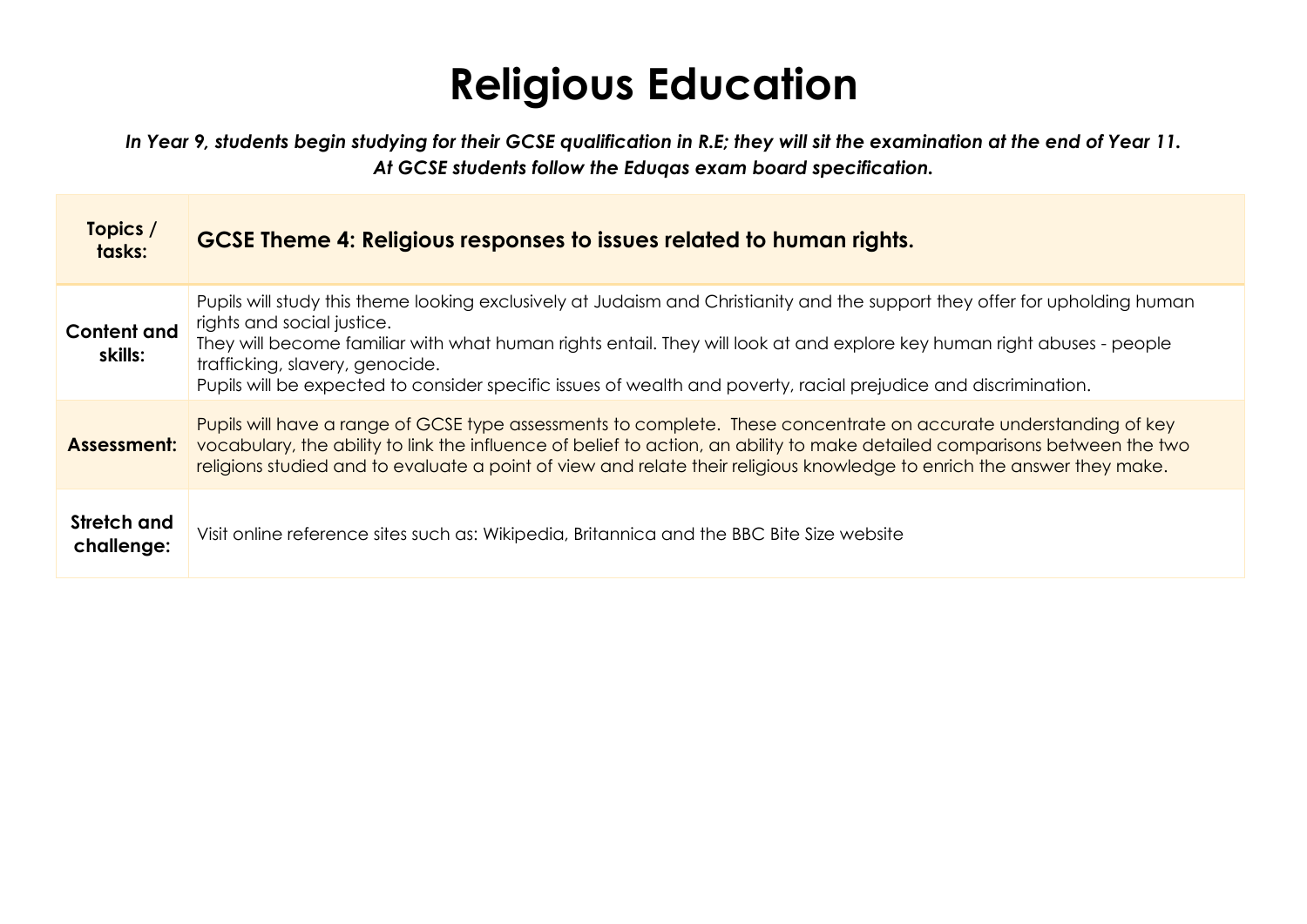# **Science: Biology**

*In year 9 students operate on a rota system looking at Biology, Chemistry, and Physics, either one half term at a time or staggered through the week depending on the staffing of their class.*

*By February half term all students will have covered:*

| Topics /<br>tasks:        | <b>Cells and Microscopes / Plant Structure and Function</b>                                                                                                                                                                                                                                                                                                                                                                                                                              |                                                                                                                                                                                                                                                                                                                           |
|---------------------------|------------------------------------------------------------------------------------------------------------------------------------------------------------------------------------------------------------------------------------------------------------------------------------------------------------------------------------------------------------------------------------------------------------------------------------------------------------------------------------------|---------------------------------------------------------------------------------------------------------------------------------------------------------------------------------------------------------------------------------------------------------------------------------------------------------------------------|
| Content and<br>skills:    | Knowledge<br><b>Cells and Microscopes</b><br>Detailed structure of eukaryotic and prokaryotic cells<br>Functions of subcellular components<br>$\bullet$<br>Magnification and resolution<br>Specialised cells<br>Structure of DNA<br><b>Plant Structure and Function</b><br>Plants as producers in food chains<br>Factors affecting photosynthesis<br>$\bullet$<br>Roots and water uptake<br>$\bullet$<br>Xylem and transpiration<br>Leaf structure<br>$\bullet$<br>Improving crop yields | <b>Skills</b><br>Learning to use a microscope<br>Preparing a specimen for observation<br>Making a drawing of a cell<br>Calculations involving magnification<br>Converting between units<br>Expressing numbers in standard form<br>Testing leaves for starch<br>Observing stomata using microscopes<br>Pondweed simulation |
| Assessment:               | Two written short answer tests: one at the end of the Cells and Microscopes topic and one at the end of the Plant Structure<br>and Function topic                                                                                                                                                                                                                                                                                                                                        |                                                                                                                                                                                                                                                                                                                           |
| Stretch and<br>challenge: | Finding out how DNA codes for proteins. By joining the virtual science club: email Mrs Gibb to join the online science team.<br>I.Gibb@durhamjohnston.org.uk                                                                                                                                                                                                                                                                                                                             |                                                                                                                                                                                                                                                                                                                           |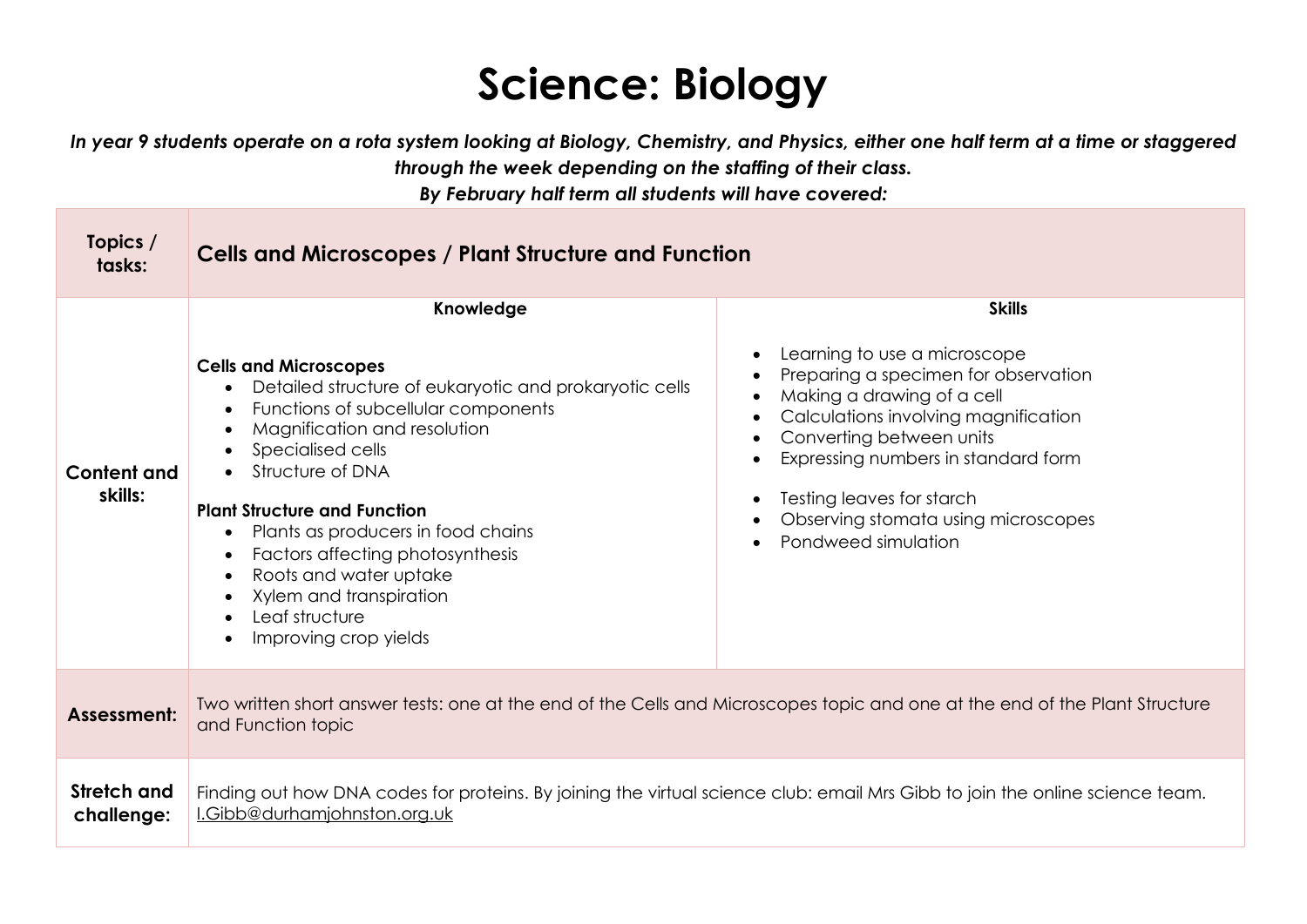#### **Science: Chemistry**

*In year 9 students operate on a rota system looking at Biology, Chemistry, and Physics, either one half term at a time or staggered through the week depending on the staffing of their class.*

*By February half term all students will have covered:*

| Topics /<br>tasks:            | <b>Material Science and Reactivity</b>                                                                                                                                                                                                                                                                                                                                                                                      |                                                                                                                                                                                                                                                                      |
|-------------------------------|-----------------------------------------------------------------------------------------------------------------------------------------------------------------------------------------------------------------------------------------------------------------------------------------------------------------------------------------------------------------------------------------------------------------------------|----------------------------------------------------------------------------------------------------------------------------------------------------------------------------------------------------------------------------------------------------------------------|
| <b>Content and</b><br>skills: | Knowledge<br><b>Reactivity</b><br>The reactivity series<br>Energy and reactions<br>$\bullet$<br>Displacement reactions of metals<br>$\bullet$<br>Extracting metals from ore<br>$\bullet$<br><b>Material Science and Atomic structure</b><br>An understanding of the structure and uses of:<br>Ceramics<br>Polymers<br>Composite materials<br>The structure of an Atom<br>$\bullet$<br>Electron Shell structure<br>$\bullet$ | <b>Skills</b><br>Evaluating evidence and understanding how scientific<br>theories are developed<br>Linking structures of materials to physical properties<br>Evaluating materials to select appropriate uses<br>Using Chemical Formula<br>Writing Chemical equations |
| Assessment:                   | Two written short answer tests: one at the end of the material Science topic and one at the end of the reactivity topic.                                                                                                                                                                                                                                                                                                    |                                                                                                                                                                                                                                                                      |
| Stretch and<br>challenge:     | By joining the virtual science club: email Mrs Gibb to join the online science team. I.Gibb@durhamjohnston.org.uk                                                                                                                                                                                                                                                                                                           |                                                                                                                                                                                                                                                                      |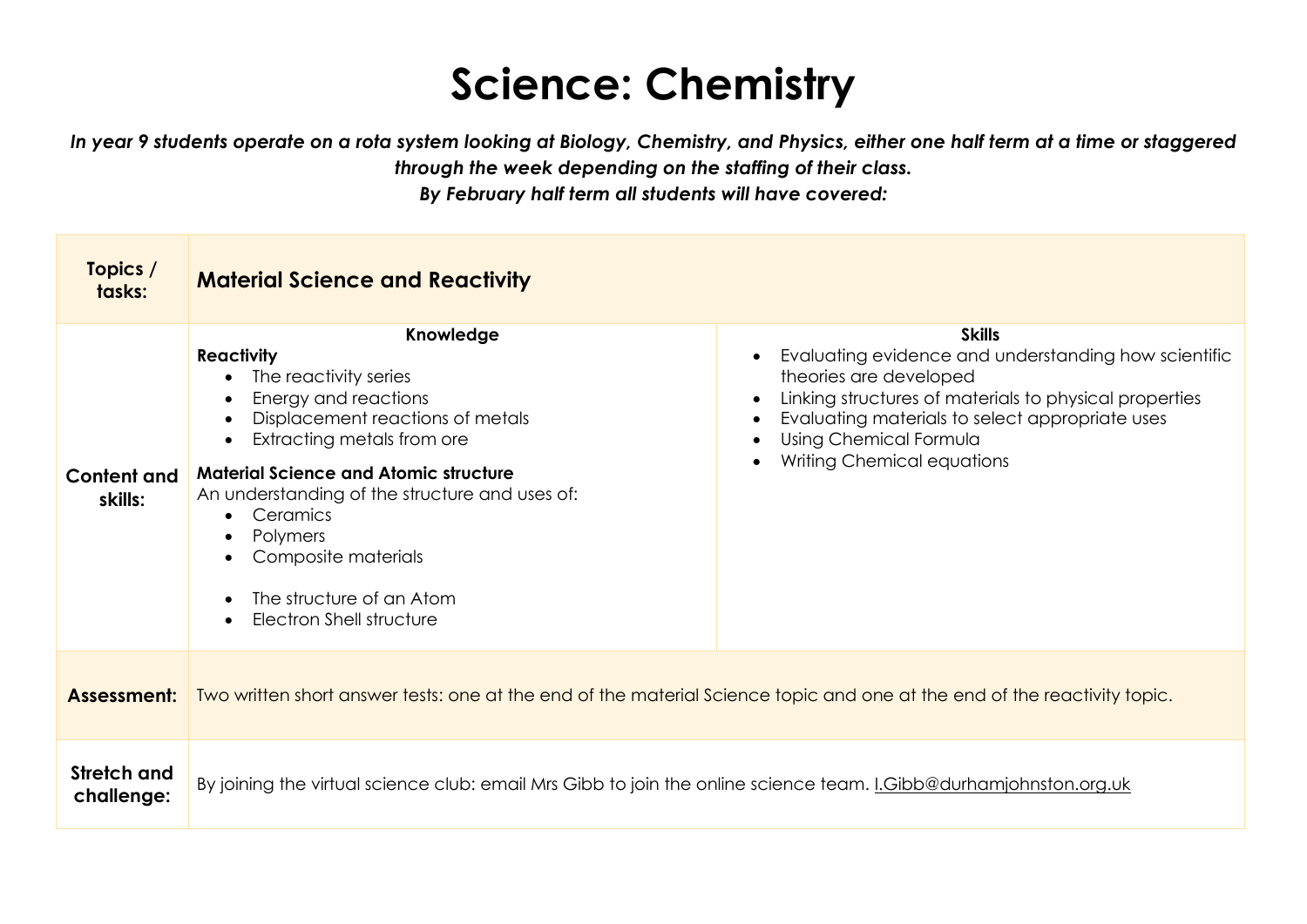### **Science: Physics**

*In year 9 students operate on a rota system looking at Biology, Chemistry, and Physics, either one half term at a time or staggered through the week depending on the staffing of their class.*

*By February half term all students will have covered:*

| Topics /<br>tasks:            | Forces and Motion, Fields and Electromagnets                                                                                                                                                                                                                                                                                                                                                                                              |                                                                                                                                                                                                                                    |
|-------------------------------|-------------------------------------------------------------------------------------------------------------------------------------------------------------------------------------------------------------------------------------------------------------------------------------------------------------------------------------------------------------------------------------------------------------------------------------------|------------------------------------------------------------------------------------------------------------------------------------------------------------------------------------------------------------------------------------|
| <b>Content and</b><br>skills: | Knowledge<br><b>Forces and Motion</b><br>Balanced and Unbalanced forces linked to motion<br>$\bullet$<br>Energy and Motion<br>$\bullet$<br>Speed and distance time graphs<br>$\bullet$<br><b>Turning Forces</b><br>$\bullet$<br>Work Done linked to force and distance<br><b>Fields and Electromagnets</b><br>Magnetic and gravitational fields<br>Static electricity<br>$\bullet$<br>Circuits and current<br>Electromagnets<br>$\bullet$ | <b>Skills</b><br>Rearranging and using equations to calculate<br>numerical answers<br>Analysing graphs to find information<br>Using scientific models to explain observations<br>Drawing and using scientific diagrams with Forces |
| Assessment:                   | Two written short answer tests on at the end of the Forces and Motion topic and one at the end of the Fields and<br>Electromagnets topic.                                                                                                                                                                                                                                                                                                 |                                                                                                                                                                                                                                    |
| Stretch and<br>challenge:     | By joining the virtual science club: email Mrs Gibb to join the online science team. <i>I.Gibb@durhamjohnston.org.uk</i>                                                                                                                                                                                                                                                                                                                  |                                                                                                                                                                                                                                    |